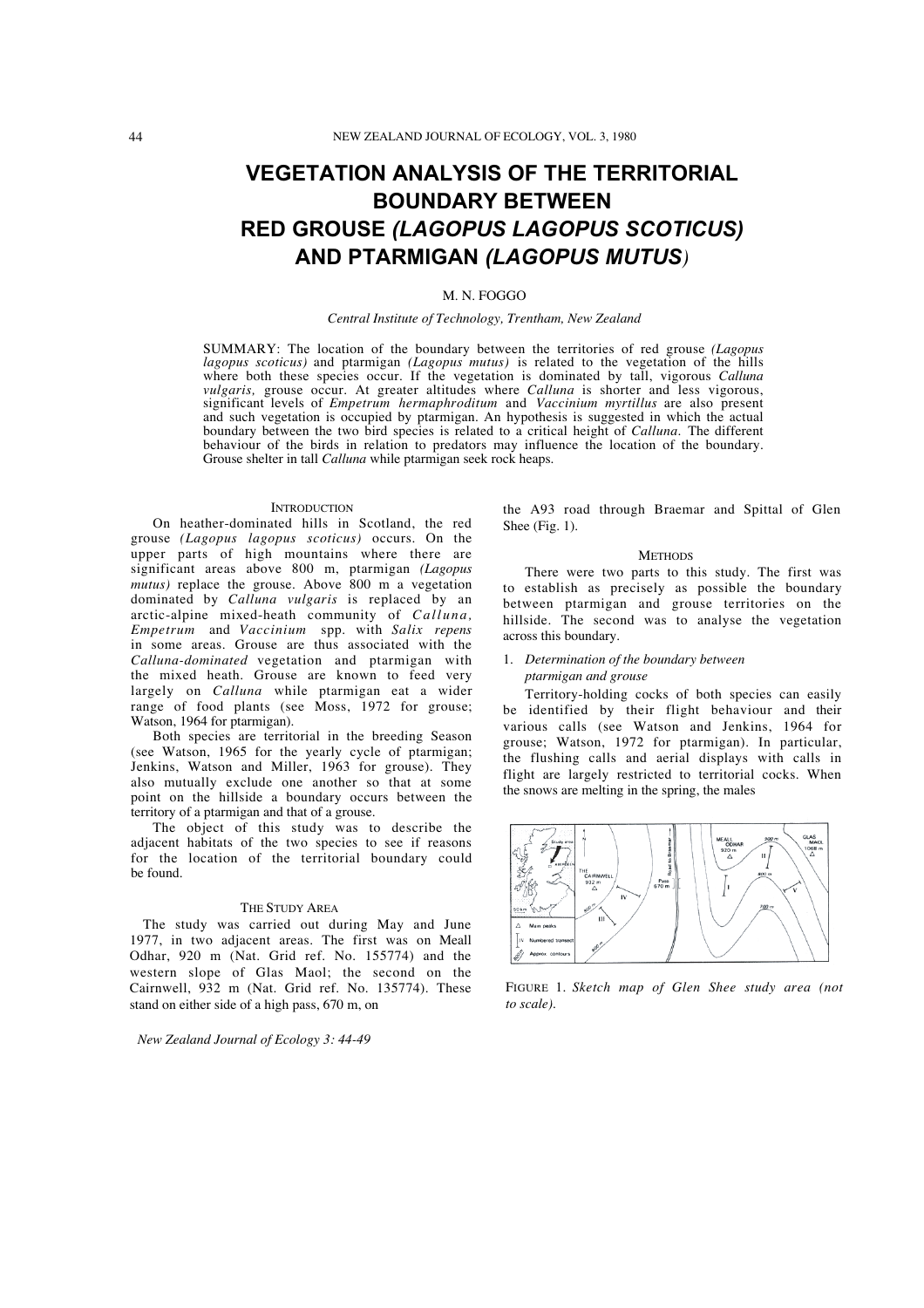are fiercely territorial and vigorously defend the boundaries of their territories.

The ptarmigan and grouse in the study area were located by searching with binoculars and telescope and/or by moving slowly about flushing the birds. The positions of territory-holders seen were recorded on maps and/or marked on the hill with short canes. The locations of all observed interspecific disputes were similarly marked.

The males of both species often stand on prominent rocks and boulder heaps, sometimes giving territorial calls. Observed occurrences were recorded. In addition all likely boulder sites in the study area were visited and searched for droppings and feathers. From these it was possible to identify the species of the normal occupant.

In the first week, when snow covered much of the area, it was possible to track the movements of ptarmigan on the ground from one prominent point to the next. This information was useful in establishing the boundaries of the territories.

On the Cairnwell, there was a prominent ledge marked by rock outcrops. Below this was a steep face with *Calluna-dominated* vegetation and boulder scree alternating. The ptarmigan made much use of these outcrops as sites for "ground song and attack intention" (Watson, 1972). This suggested that the rock outcrops formed a natural boundary between ptarmigan and grouse territories.

When all the information from these observations had been collated a boundary was marked across the slope which it was hoped represented the true inter-specific territorial boundary. The first vegetation plot  $(20 \text{ m X } 20 \text{ m})$  was then set up across this line and extending 10 m each way into what were thought to be ptarmigan and grouse territories. This plot was called the boundary plot (plot D, Fig. 2). Thus, even if the true boundary was misidentified by up to 10 m, it would still fall within plot D.

#### 2. *Analysing the vegetation*

The vegetation was analysed by a series of transects running up and down the slope and across the boundary between the two species of bird (Fig. 1). The transects were also chosen to include different environmental conditions (such as an exposed ridge, a sunny face, a shady face) and also to avoid large screes without vegetation.

Each transect consisted of seven contiguous 20 m X 20 m plots, A (uppermost) to G (lowest). The centre one, D, was the boundary plot referred to above.

In each plot, 25 square quadrats of sides 0.5 m were located using random co-ordinates. Cover abundance was recorded on the Domin scale (Bannister, 1966):

| $6 = 26 - 33\%$    |
|--------------------|
| $7 = 34 - 50\%$    |
| $8 = 51 - 75\%$    |
| $9 = 70 - 90\%$    |
| $10 = 91 - 100 \%$ |
|                    |
|                    |

The records of plant occurrence in each quadrat gave a measure of frequency. The quadrat frame was divided up with strings to help the estimation. The following were recorded:

- 1. The average angle of slope of each plot, measured with an Abney level.
- 2. The proportion of the plot covered by rock outcrops, boulders or scree heaps. This was estimated visually and checked by noting the number of random co-ordinates which fell on the total rock areas. Quadrats that were totally rock were not included in the 25 used for the vegetation analysis.
- 3. A cover value for each species of vascular plant in the quadrat.
- 4. Total cover of lichens and bryophytes. These were not identified to species as they do not contribute significantly to the diet of either bird species.
- 5. The mean height of *Calluna* to the nearest cm.
- 6. A cover value for rocks, assigned as for the vegetation.

Detailed analysis of the data was restricted to *Calluna vulgaris. Empetrum hermaphroditum, Vaccinium myrtilius* and *V. vitis-idaea.* The first three species make up the bulk of the ptarmigan diet, particularly in winter at the time the territories are set up (Watson, 1964). *Vaccinium vitis-idaea* was inc;udej because it was prominent although it contributes only little  $(2, 2, 1)$  to the diet. For grouse, *Calluna* alone makes up the bulk of the diet (Moss, 1972).

For each quadrat for these four species, the cover data were transformed to a linear scale using the Bannister transformation (Bannister, 1966):

Domin + 1 2 3 4 5 6 7 8 9 10 Bannister 1 5 10 22 60 70 91 108 137 172 195

These cover data were then summed for each plot and a mean and 95% confidence limits were calculated for each species. The frequency of the species was noted. The mean:!: 95 % limits for the height of *Calluna* was calculated for each plot. Correlation coefficients were calculated for all combinations of mean cover values of the four species and the mean height of *Calluna* (Table 1).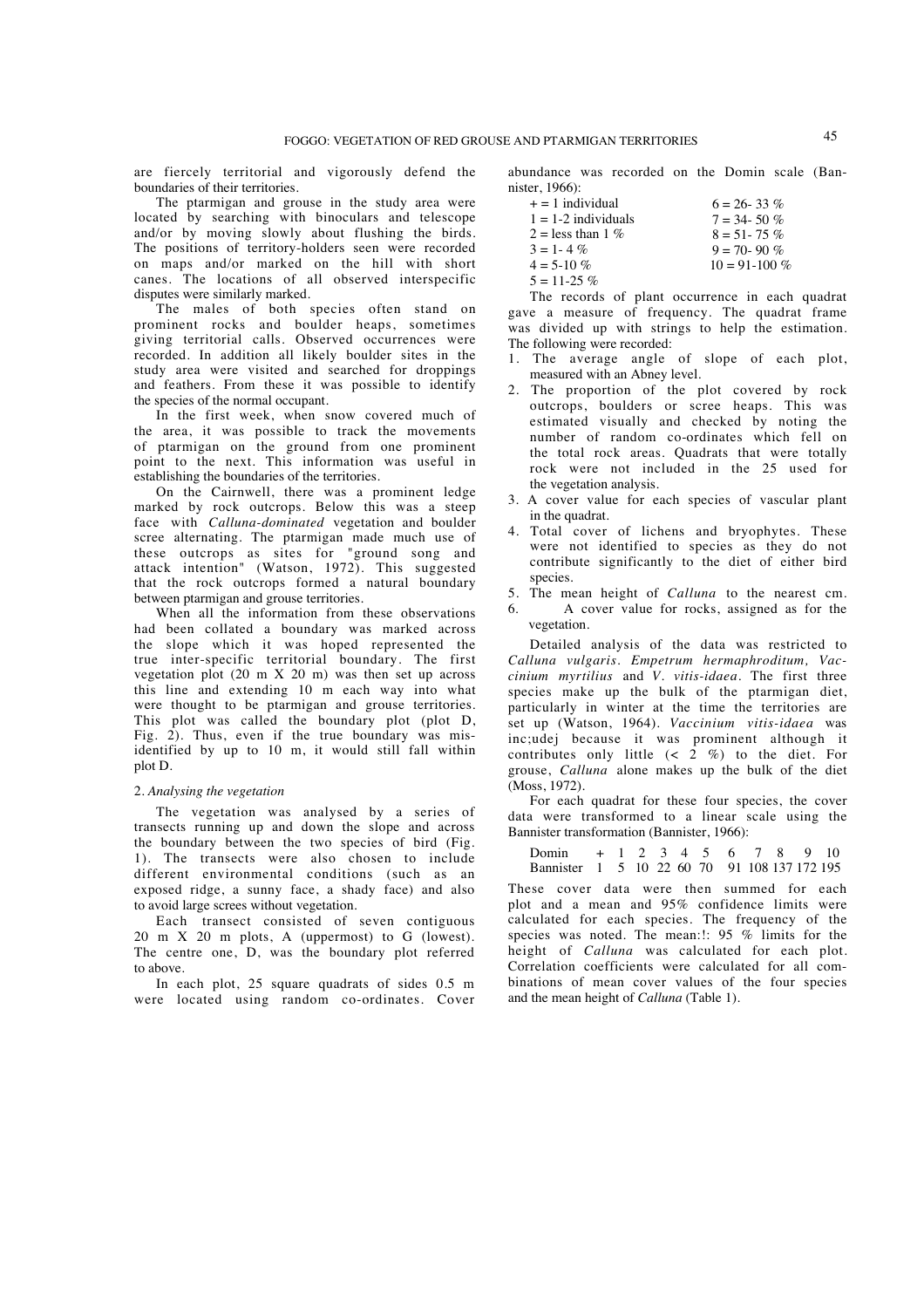TABLE 1. *Correlation coefficients of association between species*

|                                       | Calluna cover |         |         |          | <i>Empetrum</i> cover |         |          |          |          |
|---------------------------------------|---------------|---------|---------|----------|-----------------------|---------|----------|----------|----------|
|                                       | П             | Ш       | IV      | V        |                       | П       | Ш        | IV       | V        |
| <i>Calluna</i> height $+0.86* +0.93*$ |               | $-0.14$ | $+0.44$ | $-0.76*$ | $-0.89*$              | $-0.27$ | $-0.76*$ | $-0.89*$ | $-0.78*$ |
| Calluna cover -                       |               |         |         |          | $0.78*$               | $-0.37$ | $+0.73$  | 0.60     | $-1.00*$ |
| <i>Empetrum</i> cover                 |               |         |         |          |                       |         |          |          |          |
| <i>V. myrtillus</i> cover             |               |         |         |          |                       |         |          |          |          |

 $p=0.05$  when  $r=0.76$  for transect III (with 5 d.f.)

Much of the interaction between grouse and ptarmigan occurs before the snow clears. Nesting begins soon after the clearance and before the vegetation shows much spring growth. Thus, in the early quadrats the deciduous *Vaccinium myrtillus* was largely leafless at the time of the study and allowance was made for this when estimating the cover.

#### **RESULTS**

### 1: *Calluna vulgaris* (Fig. 2 (a))

#### (a) *Height*

The most consistent change through the transects was the change in height of *Calluna.* At the top of the transects it was a dwarf, prostrate form usually heavily frost-burnt. Passing down the transect the height increased until there was a uniform, tall, closed canopy. In transect III, the height appears to be increasing slightly in the upper plots. This was probably because *Calluna* was protected in the top plots by barriers of rock boulders on either side.

## (b) *Frequency and Cover* (Fig. 2 (b))

The frequency and cover of *Calluna* was usually close to 100% below the boundary (plot D) and declined above it. This generalisation is modified by areas of late-lying snow or damp seeps which depressed the *Calluna* on, for example, transects II and V. The very steep slope in the lower plots of transects III and IV prevented a uniform canopy of *Calluna* developing. Sheep tracks also reduced the cover in these plots.

### 2. *Empetrum hermaphroditum* (Fig. 2 (c))

*Empetrum* showed the reverse trend to *Calluna.* In both frequency and cover it declined from the top to the bottom of the transects. The decline showed a significant ( $p = 0.05$ ) negative correlation with *Calluna* height, in all transects except II (see Table 1). Snow lay late on this transect inducing growth of *V. myrtillus* rather than *Empetrum*. The decline in *Empetrum* in the upper plots of transect V is related to a greater cover and frequency of *Calluna* away from late-lying snow in the boundary plot. This transect is lower in altitude than the others.

#### 3. *Vaccinium myrtillus* (Fig. 2 (d))

For this species frequency showed little change down the transects but cover values declined from top to bottom in transects I, II and V. This decline was significantly correlated with both *Calluna* height and cover (Table 1). In the two steep transects III anj IV where the *Calluna* canopy is not uniform there was no decline in *Vaccinium.* Overall, the decline of *Vaccinium* is less marked than for *Empetrum* but it should be noted that the amount of *Vaccinium* is always greater, and sometimes appreciably so, than that of *Empetrum.* It is also possible that the cover values of the deciduous *Vaccinium* were underestimated early in the season.

### 4. *Vaccinium vitis-idaea* (Fig. 2 (e)

This species occurs constantly but with very low cover throughout the transects. No significant overall trends with the height of the plots in the transects can be seen although the very high values in transect V are in plots Band C which were those most affected by late-lying snow. In this transect, *Vaccinium vitis-idaea* is significantly negatively correlated (p = 0.01) with *Calluna* cover and positively with both *Empetrum* and *Vaccinium myrtillus* (Table 1).

As was mentioned earlier, *Vaccinium vitis-idaea* contributes very little to the diet of either species of bird.

## **DISCUSSION**

The most significant difference in plant species across the boundary between the territories of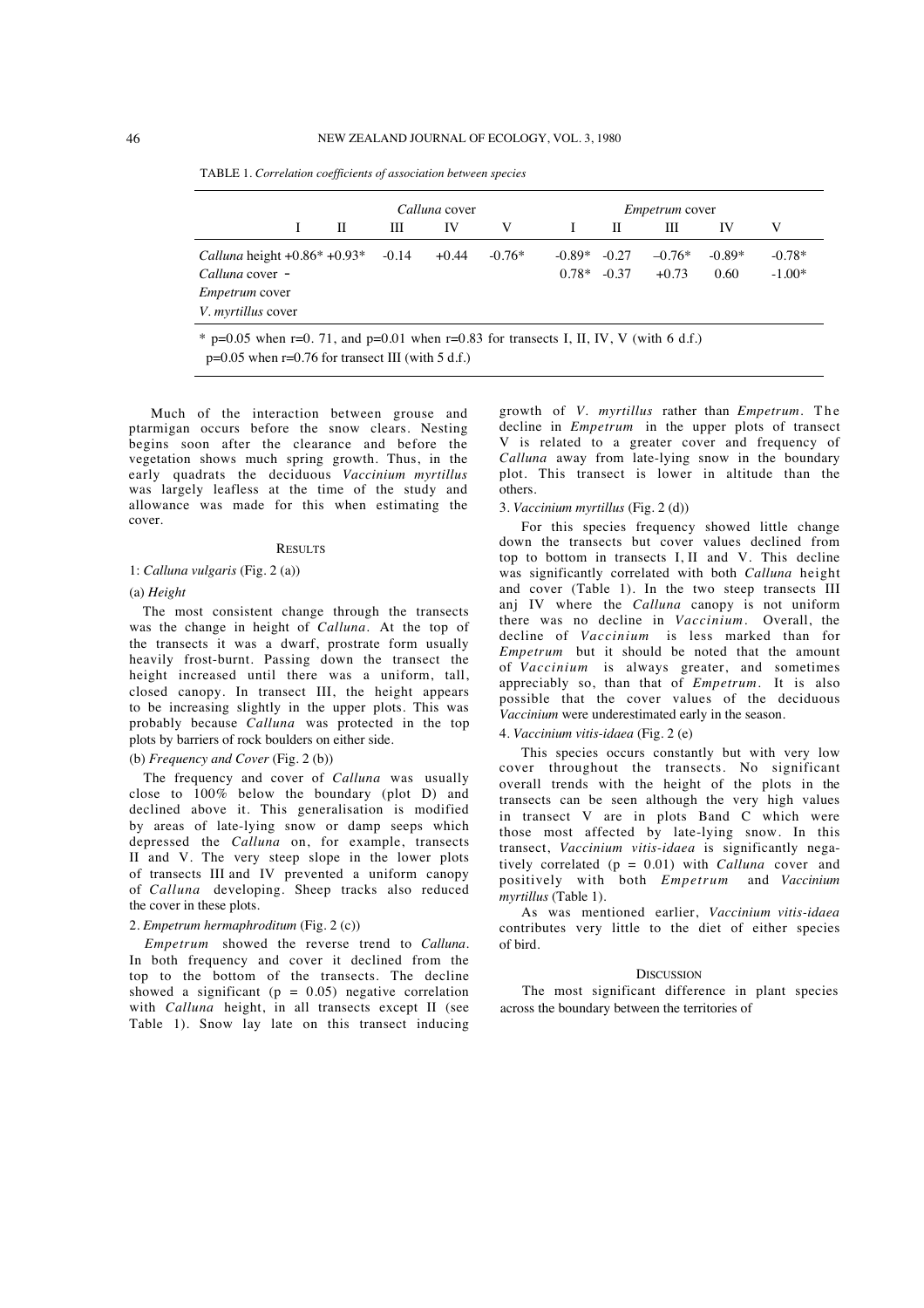|          |          | <i>V. myrtillus</i> cover |         |          | V. vitis-idaea cover |          |         |          |          |  |
|----------|----------|---------------------------|---------|----------|----------------------|----------|---------|----------|----------|--|
|          | н        | Ш                         | IV      | V        | $\mathbf{I}$         | П        | Ш       | IV       |          |  |
| $-0.87*$ | $-0.94*$ | $+0.04$                   | $+0.49$ | $-0.85*$ | $+0.18$              | $-0.64$  | $+0.20$ | $+0.80*$ | $-0.65$  |  |
| $-0.88*$ | $-0.95*$ | $-0.24$                   | $-0.16$ | $-0.98*$ | $-0.22$              | $-0.71*$ | $+0.33$ | $+0.50$  | $-0.96*$ |  |
| $+0.64$  | $+0.33$  | $-0.23$                   | $-0.11$ | $+0.99*$ | $-0.08$              | $+0.27$  | $+0.07$ | $-0.76*$ | $+0.95*$ |  |
|          |          |                           |         |          | $+0.12$              | $+0.81*$ | $+0.61$ | $+0.06$  | $+0.93*$ |  |



FIGURE 2. *Height of* Calluna *and frequency and cover of* Calluna, Empetrum *and* Vaccinium *spp. along each transect. Row 1: mean height (cm)* ± *95% confidence limits. Rows 2-5: frequency in 25 quadrats shown as solid line. scale at left; cover (maximum 195) shown as bar* ± *95% confidence limits. scale at right. For each transect, plot A is the uppermost and G the lowest.*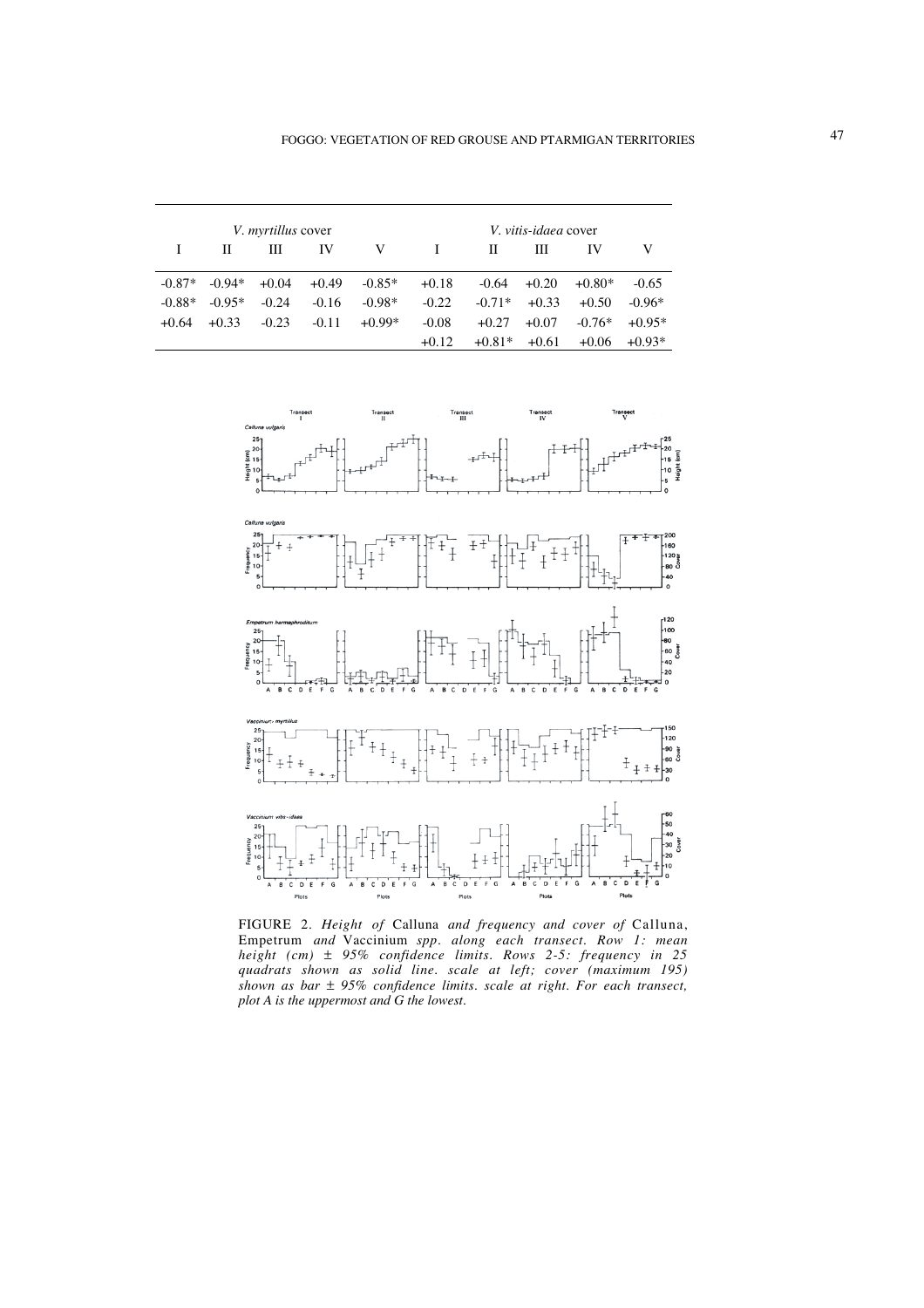ptarmigan and grouse seems to be the distinctive preponderance of *Empetrum* in the ptarmigan area. There is also a less consistent increase in *Vaccinium myrtillus.*

These changes in turn appear to be related to the growth form of *Calluna.* The results indicate that when *Calluna* forms a uniform cover and reaches a height of roughly 13 cm it inhibits lower growing plants, especially *Empetrum.* In transect IV, *Empetrum* remains high in frequency and cover values in plot D where *Calluna* is short. In transect V, the reciprocal relationship of *Calluna* with *Empetrum* and *Vaccinium* is particularly marked. The relatively high levels of *Empetrum* in transect III**,** plots E and F are probably due to the rather open canopy of *Calluna* which results from the steepness of these plots. Where the slope is less and the *Calluna* canopy more complete, *Empetrum* is again suppressed.

This relationship between *Calluna* and *Empetrum* has been noted before (Watt and Jones, 1948). They describe a codominance of the two species as an Ecotone between *Calluna*-dominated vegetation below and an *Empetrum IV* accinium-dominated one above.

These results suggest the hypothesis that the separation of ptarmigan and grouse is principally related to the height of the *Calluna* canopy (Fig. 3). In sheltered lowland sites *Calluna* can grow into a bushy shrub over one metre tall (Gimingham, 1960). With increasing altitude in the mountains its height decreases until at its upper limit it has a dwarf prostrate habit often less than 8 cm (Gimingham, ibid). However, the height of *Calluna* is also influenced by exposure. At the same altitude more exposed sites such as ridges and northerly faces have shorter *Calluna* (Watt and Jones, 1948; Poore and McVean, 1957). Exposure is particularly important in the relationship between *Calluna* and *Empetrum* (Watt and Jones, 1948). In the study area, the top of transect V, an exposed site, is below the bottom of transect II**,** a sheltered site.

Other observations outside of the transects support this hypothesis. The very exposed ridge between the Cairnwell and Carn nan Sac (914 m) to the west is at least 120 m lower than the boundary plots on the Cairnwell sites. The ridge is covered with short *Calluna. Empetrum* and *Vaccinium* and is occupied exclusively by ptarmigan. This ridge is contiguous with two higher areas which support ptarmigan, the Cairn well (932 m) and Carn a'Gheoidh (974 m).

The suppressive effect of *Calluna* can also be seen outside the study area. *Empetrum* and *Vaccinium* can grow quite satisfactorily at lower

altitudes. They are, for instance, found abundantly on steep areas and snow hollows where the snow lies late in the season. In both these habitats *Cal una* is absent.

Tile association of grouse with *Calluna* and ptarmigan with mixed heath (particularly *Empetrum)* correlates with their diet. According to Moss (1972), *Calluna* makes up 95 % of the grouse diet in winter and 90% in the summer. On the other hand, a mixture of *Calluna. Empetrum* and *Vaccinium myrtillus* makes up 97% of the ptarmigan diet in winter and 66  $\%$  in the summer (Watson, 1964). The summer figure is lower because the fruits and seeds of a variety of species become available in late summer.

The exact location of the boundary may be influenced by other factors than food supply. Most grouse nest in *Calluna* vegetation. In a study of an area about 600 m a.s.l., the *Calluna* at nest sites had a mean height of 17 cm (Jenkins, Watson and Miller, 1963). Grouse with nests or young will crouch when predators such as golden eagles *(Aquila chrysaetos),* a major natural predator of grouse and ptarmigan, fly over (Watson and Jenkins, 1964). The colour of grouse makes them difficult to see in *Calluna* vegetation.

Ptarmigan nests are usually in the open and partly sheltered by a large boulder. When pursued by golden eagle, ptarmigan fly among boulders and scree heaps, swerving to avoid capture by the less agile eagle (Watson, 1972).

Finally, it must be acknowledged that the significance of the results of the vegetation analysis depends on the accuracy with which the boundaries between the territories have been determined. For such purpose, grouse and ptarmigan



FIGURE 3. *Illustration of the hypothesis that the boundary between the territories of grouse and ptarmigan is principally related to the height of* Calluna.